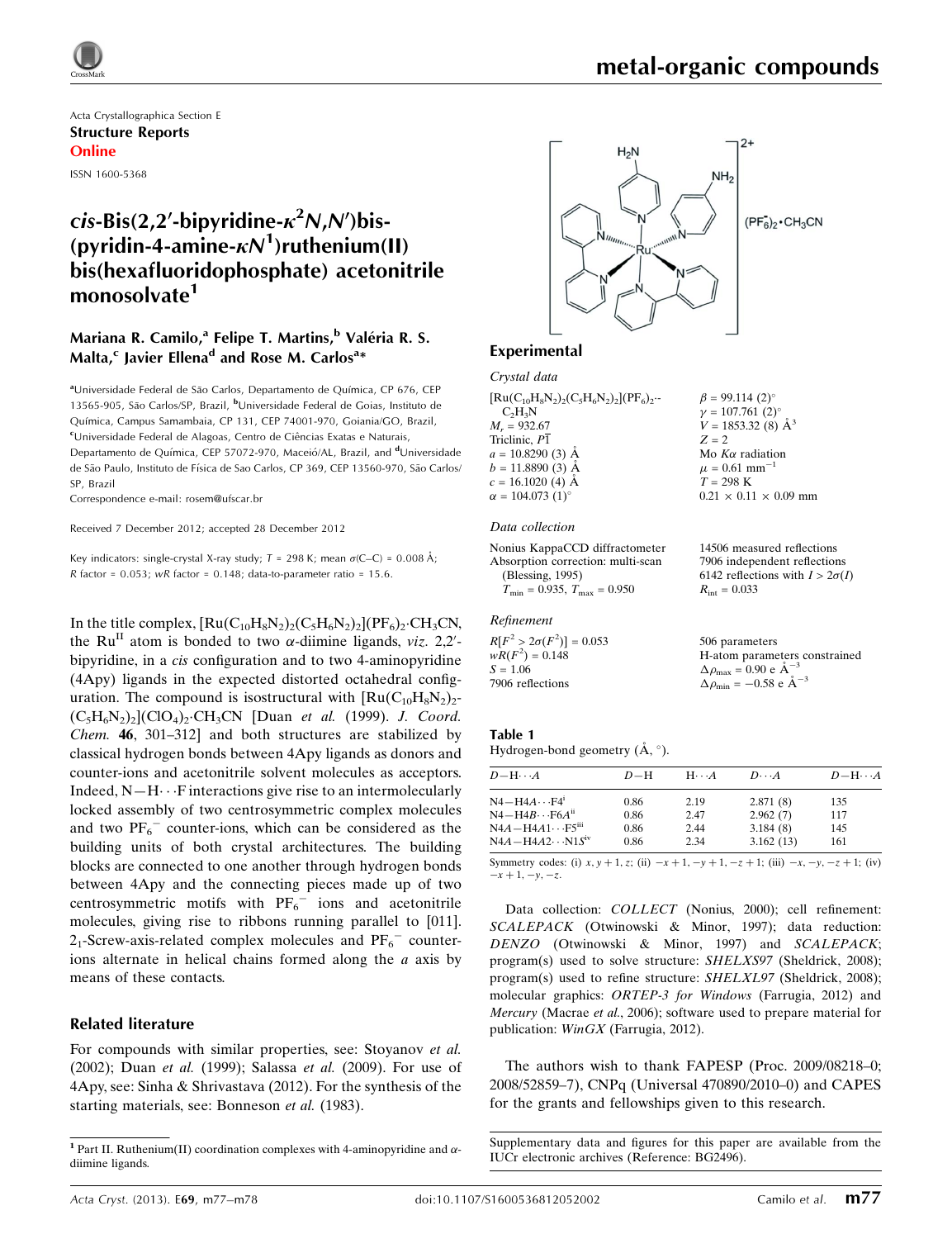### References

- [Blessing, R. H. \(1995\).](https://scripts.iucr.org/cgi-bin/cr.cgi?rm=pdfbb&cnor=bg2496&bbid=BB1) Acta Cryst. A51, 33–38.
- [Bonneson, P. J., Walsh, L., Pennington, W. T., Cordes, A. W. & Durham, B.](https://scripts.iucr.org/cgi-bin/cr.cgi?rm=pdfbb&cnor=bg2496&bbid=BB2) (1983). [Inorg. Chem.](https://scripts.iucr.org/cgi-bin/cr.cgi?rm=pdfbb&cnor=bg2496&bbid=BB2) 22, 1761–1765.
- [Duan, C.-Y., Lu, Z.-L., You, X.-Z. & Mak, T. C. W. \(1999\).](https://scripts.iucr.org/cgi-bin/cr.cgi?rm=pdfbb&cnor=bg2496&bbid=BB3) J. Coord. Chem. 46, [301–312.](https://scripts.iucr.org/cgi-bin/cr.cgi?rm=pdfbb&cnor=bg2496&bbid=BB3)
- [Farrugia, L. J. \(2012\).](https://scripts.iucr.org/cgi-bin/cr.cgi?rm=pdfbb&cnor=bg2496&bbid=BB4) J. Appl. Cryst. 45, 849–854.
- [Macrae, C. F., Edgington, P. R., McCabe, P., Pidcock, E., Shields, G. P., Taylor,](https://scripts.iucr.org/cgi-bin/cr.cgi?rm=pdfbb&cnor=bg2496&bbid=BB5) [R., Towler, M. & van de Streek, J. \(2006\).](https://scripts.iucr.org/cgi-bin/cr.cgi?rm=pdfbb&cnor=bg2496&bbid=BB5) J. Appl. Cryst. 39, 453–457.

Nonius (2000). COLLECT[. Nonius BV, Delft, The Netherlands.](https://scripts.iucr.org/cgi-bin/cr.cgi?rm=pdfbb&cnor=bg2496&bbid=BB6)

- [Otwinowski, Z. & Minor, W. \(1997\).](https://scripts.iucr.org/cgi-bin/cr.cgi?rm=pdfbb&cnor=bg2496&bbid=BB7) Methods in Enzymology, Vol. 276, Macromolecular Crystallography[, Part A, edited by C. W. Carter Jr & R. M.](https://scripts.iucr.org/cgi-bin/cr.cgi?rm=pdfbb&cnor=bg2496&bbid=BB7) [Sweet, pp. 307–326. New York: Academic Press.](https://scripts.iucr.org/cgi-bin/cr.cgi?rm=pdfbb&cnor=bg2496&bbid=BB7)
- [Salassa, L., Garino, C., Salassa, G., Nervi, C., Gobetto, R., Lamberti, C.,](https://scripts.iucr.org/cgi-bin/cr.cgi?rm=pdfbb&cnor=bg2496&bbid=BB8) [Gianolio, D., Bizzarri, R. & Sadler, P. J. \(2009\).](https://scripts.iucr.org/cgi-bin/cr.cgi?rm=pdfbb&cnor=bg2496&bbid=BB8) Inorg. Chem. 48, 1469–1481.
- [Sheldrick, G. M. \(2008\).](https://scripts.iucr.org/cgi-bin/cr.cgi?rm=pdfbb&cnor=bg2496&bbid=BB9) Acta Cryst. A64, 112–122. [Sinha, S. K. & Shrivastava, S. K. \(2012\).](https://scripts.iucr.org/cgi-bin/cr.cgi?rm=pdfbb&cnor=bg2496&bbid=BB10) Med. Chem. Res. 21, 4395–4402.
- [Stoyanov, S. R., Villegas, J. M. & Rillema, D. P. \(2002\).](https://scripts.iucr.org/cgi-bin/cr.cgi?rm=pdfbb&cnor=bg2496&bbid=BB11) Inorg. Chem. 41, 2941– [2945.](https://scripts.iucr.org/cgi-bin/cr.cgi?rm=pdfbb&cnor=bg2496&bbid=BB11)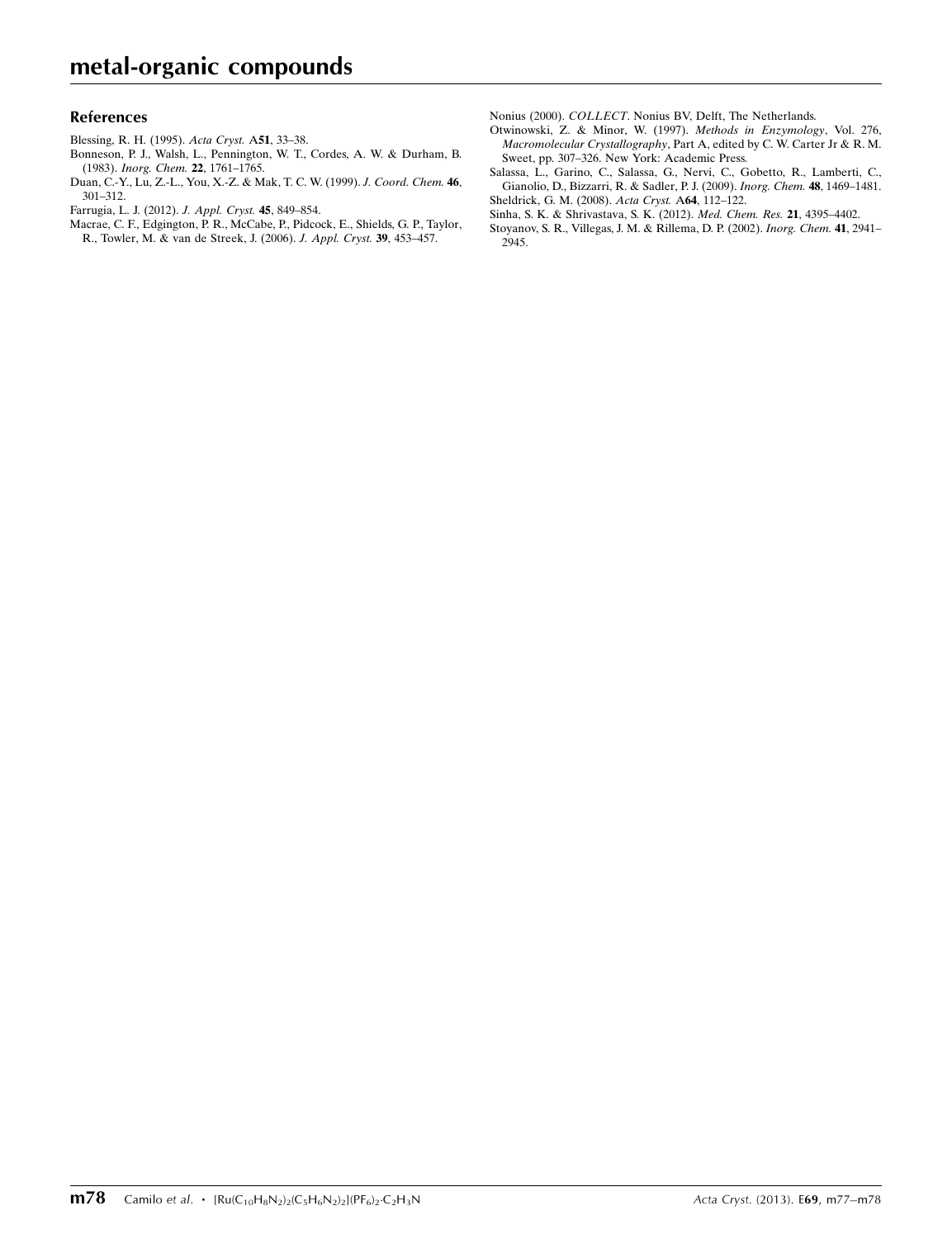# **supporting information**

*Acta Cryst.* (2013). E**69**, m77–m78 [doi:10.1107/S1600536812052002]

# *cis***-Bis(2,2′-bipyridine-***κ***<sup>2</sup>** *N***,***N***′)bis(pyridin-4-amine-***κN***<sup>1</sup> )ruthenium(II) bis- (hexafluoridophosphate) acetonitrile monosolvate**

## **Mariana R. Camilo, Felipe T. Martins, Valéria R. S. Malta, Javier Ellena and Rose M. Carlos**

### **S1. Comment**

The structure cis-bis(4-Aminopyridine)-bis(2,2′-bipyridine)-ruthenium(II) diperchlorate acetonitrile solvate (Duan *et al.*, 1999) have been reported previously. We present herein the crystal structure of the compound (I) with the hexafluorophosphate counterions.

Asymmetric units of complex (I) is shown in Fig. 1 and each Ru atom is coordinated to six nitrogen atoms from four ligand molecules. The compound (I) crystallizes in the noncentrosymmetric orthorhombic space group *P*<sub>2</sub><sub>1</sub>cn, with one  $Ru(II)$  atom, two 2,2-bipyridine (bpy) ligands, two 4-aminopyridine (4Apy) and two PF $_6$  counterions in the asymmetric unit. The complex (I) is also present with one acetonitrile molecule in its asymmetric unit. Both compounds (I) and  $[\text{Ru}(C_{10}H_8N_2)(C_5H_6N_2)_2]$  (ClO<sub>4</sub>)<sub>2</sub> acetonitrile solvate [P-1 space group, cell parameters *a* =10.585 (2) Å, *b* = 11.615 (2) Å, *c* = 15.992 (3) Å,  $\alpha$  = 104.44°,  $\beta$  = 99.76 (3)° and  $\gamma$  = 106.27°; Duan *et al.*, 1999] are isostructural: they crystallize in the centrosymmetric triclinic space group with very similar cell parameters and crystal packing features. Their crystal assemblies are stabilized by van der Waals interactions and classical hydrogen bonds whose NH<sub>2</sub> groups of both 4Apy ligands are donors to either fluorine atoms (or oxygens of perchlorate in the antecedent isostructure) of the counterion or nitrogen one of acetonitrile solvent (Fig. 2). Indeed, four N—H···F interactions give rise to an intermolecularly-locked assembly of two centrosymmetric complex molecules and two  $PF<sub>6</sub>$  counterions (Fig. 2). Two of them are related by a centrosymmetry to two independent ones, namely, the N4—H4A···F4 and N4A—H4A1···F5 contacts. These contacts involve both 4Apy moieties of (I) and one of the two crystallographically independent  $PF_6$  units. Such an assembly can be considered as the building unit of both crystal architectures of (I) and the perchlorate analogue. However, in the former two oxygens of one perchlorate unit, which has occupancy sites of some oxygen atoms disordered over two positions, substitute for F4 and F5 fluorine atoms of (I). It is important to observe such a disorder as that reported for the perchlorate analogue can be related to this packing feature described above. In (I), the F4—P1—F5 angle is 89.7 (7)°, while tetrahedral geometry of the four oxygens around chlorine atom of the perchlorate counterion imposes O—Cl—O angles to be near to 109 $^{\circ}$ . No disorder is found for the positions of the fluorine supramolecular functionalities in (I), which is in agreement with the favorable geometric orientation of both F4 and F5 atoms to accept the hydrogen bonding from two inversion-related coordination complexes. In contrast, the expected angle values for ClO4 are much more enlarged than that of the *cis*-fluorine atoms acting as hydrogen bonding acceptors in N4—H4A···F4 and N4A— H4A1···F5, which clearly reveals the tendency for disordering the positions of the perchlorate oxygens in order to favor geometrically the formation of such contacts since the same intermolecular arrangement is kept in (I) and in the perchlorate analogue. No coordinates of the hydrogen atoms is available for the former structure, and therefore more detailed comparisons concerning the oxygen fractions involved in the hydrogen bonding interactions can not be accurately performed. The connection between the building blocks occurs along the [011] direction by mean of hydrogen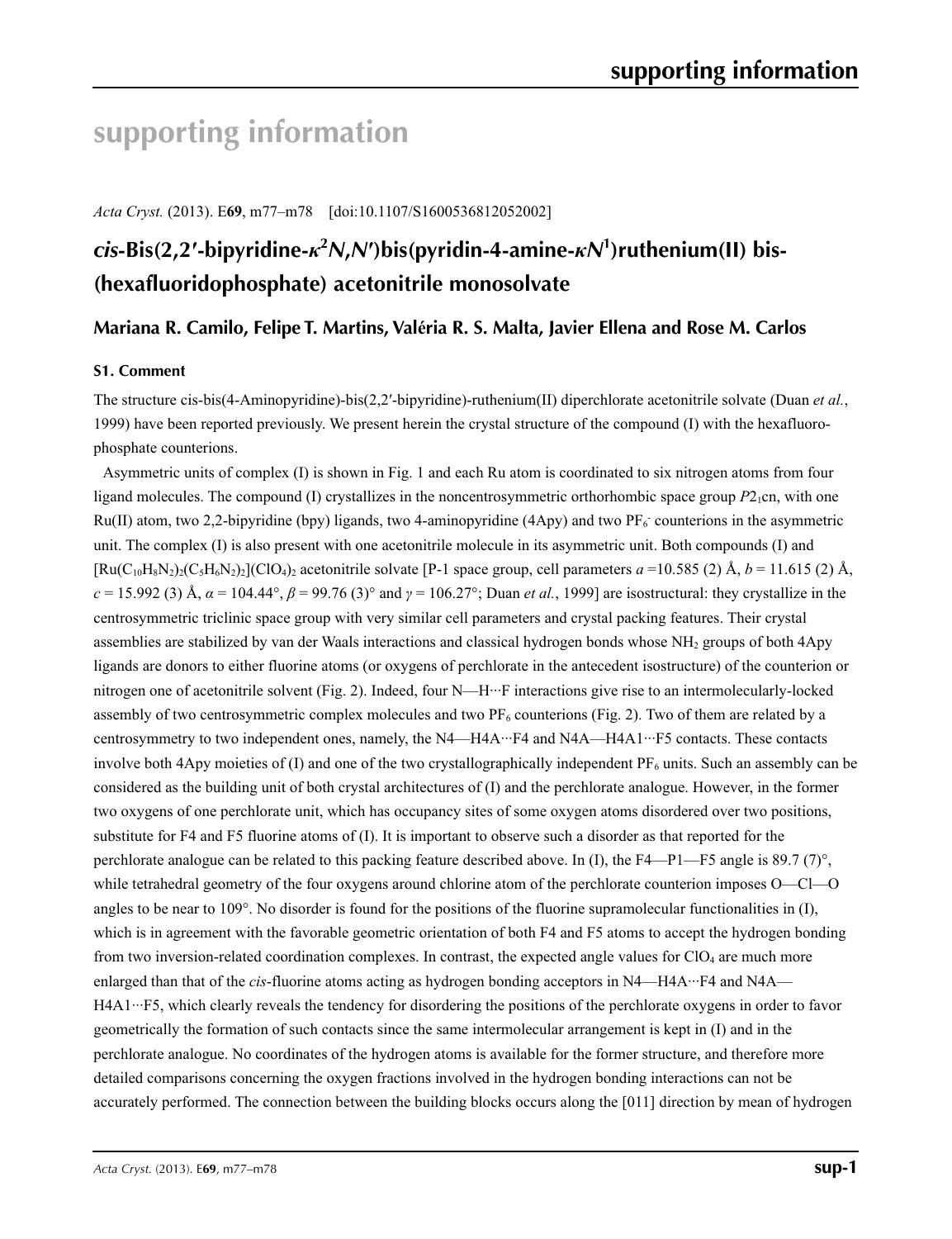bonding donation from both complex units of the centrosymmetric assembly to the other crystallographically independent PF<sub>6</sub> fragment and to the acetonitrile solvent through the N4—H4B···F6A and N4A—H4A2···N1S contacts, respectively. In addition, there is a non-classical hydrogen bonding between this  $PF<sub>6</sub>$  counterion and the solvent molecule through the C2S—H1S···F6A contact. In fact, two centrosymmetric motifs made up of hydrogen-bonded  $PF_6$  and acetonitrile molecules can be understood as the connecting pieces between the building units, giving rise to infinite one-dimensional ribbons running parallel to the [011] direction. Geometric parameters of the classical hydrogen bonding interactions are shown in Table 1.

The complex shows the Ru atom bonded to two bpy ligands in a *cis* configuration with the two 4Apy ligands in the expected distorted-octahedral fashion. The *trans* N—Ru—N angles (mean values of 175 (1)° (I), deviate slightly from the ideal value of 180°. Corresponding *cis* angles show similar small deviations from 90°: 91 (7)°. The mean Ru—*N*(*α*-diimine) distance [2.057 (7) Å] is similar to that found in a related coordination complex with the  $[Ru(bpy)_3]^{2+}$  moiety (2.056 Å) (Stoyanov *et al.*, 2002).

In the complex (I), the *α*-diimine coordinated ligands are approximately planar with deviation from the least-square planes less than 2°. The two bpy ligands are nearly perpendicular, as indicated by the dihedral angle between their least square planes, 82.71 (8)° in (I). The pyridine subunits in each bpy ligand are distorted by 2.7 (2)° [bpy(1)] and 6.1 (2)°  $[by(2)]$ .

The dihedral angles do not show any significant distortions in the structure of the complex to relieve the steric hindrance imposed by bpy ligand. Fig. 1 shows a very neat twisted location of the 4Apy ligands with respect to the planes of the bpy ligands. The dihedral angles between the least-squares planes calculated through 4Apy and bpy ligands are 85.9 (1)<sup>o</sup> between [4Apy(1) and bpy(1)] and [4Apy(2) and bpy(2)].

### **S2. Experimental**

The compound (I) was synthesized from the corresponding aquo-complex (Bonneson *et al.*, 1983) *cis*-[Ru(*α*-diimine)<sub>2</sub>(OH<sub>2</sub>)<sub>2</sub>](PF<sub>6</sub>)<sub>2</sub> [*α*-diimine = 2,2-bipyridine (bpy)] by reacting the latter with 4-Aminopyridine in 1:1 EtOH/H<sub>2</sub>O mixture under nitrogen atmosphere and for 8 h under reflux. A stoichiometric amount of ammonium hexafluorophosphate was added to precipitate the complex. Single crystals suitable for X-ray diffraction measurement were obtained after 10 days on slow evaporation of an acetonitrile solution at room temperature. Elemental analysis (%) for (I) RuC30H32N8P2F12O2: calculated: C, 38.84, N, 12.08; H, 3.48; found: C, 38.70; N, 11.80; H, 3.54.

### **S3. Refinement**

The H atoms were located from the difference Fourier synthesis and refined using the riding model on their parent atoms with C—H = 0.93 Å for aromatic moieties or 0.96 Å for methyl group of acetonitrile, N—H = 0.86 Å and  $U_{iso}(H)$  =  $1.2U_{eq}$  for phenyl and amine H atoms or  $1.5U_{eq}$  for methyl ones.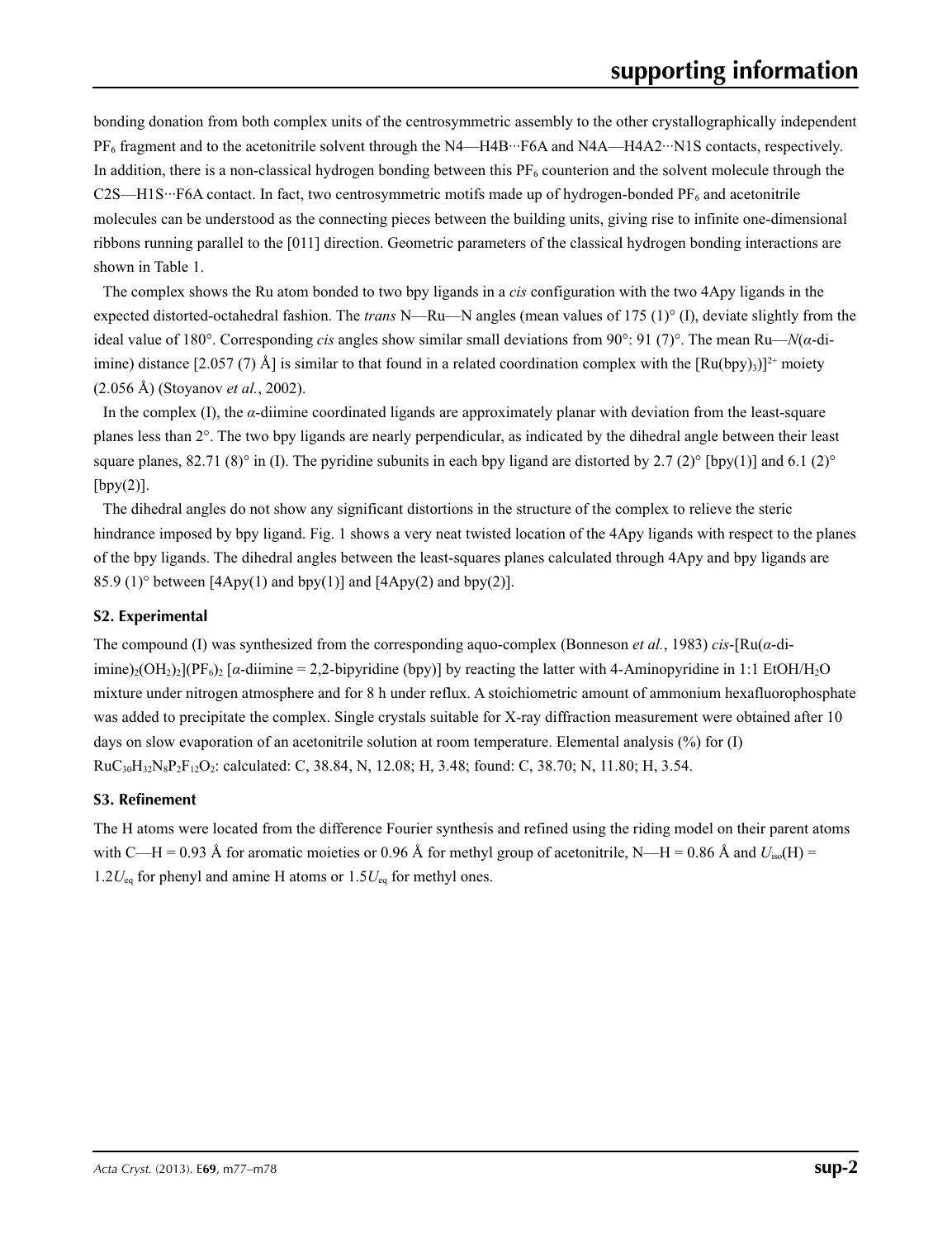



*ORTEP*-*3* drawing of (I). Ellipsoids for non-H atoms are drawn at the 30% probability level.



### **Figure 2**

The crystal packing of (I). In this figure, three building units of (I) are shown on the left of the panel, which are joined together on the right along the [011] direction through hydrogen bonds with the connecting pieces (detached on the box). Hydrogen bonds are shown as dashed lines. [Symmetry codes: (*a*) (i) *x*,  $-y + 3/2$ , *z* - 1/2; (ii)  $x + 1/2$ ,  $y + 1/2$ ,  $-z + 3/2$ ; (iii)  $x + 1/2$ ,  $-y + 2$ ,  $-z + 1$ ; (iv)  $x + 1$ ,  $-y + 3/2$ ,  $z - 1/2$ ; (v)  $x - 1/2$ ,  $-y + 1$ ,  $-z + 1$ ; (vi)  $x + 1/2$ ,  $y - 1/2$ ,  $-z + 3/2$ ; (b) (i)  $x, y + 1$ ,  $z$ ; (ii)  $-x+1$ ,  $-y+1$ ,  $-z+1$ ; (iii)  $-x$ ,  $-y$ ,  $-z+1$ ; (iv)  $-x+1$ ,  $-y$ ,  $-z$ ; (v)  $-x$ ,  $-y+1$ ,  $-z+1$ ; (vi)  $x-1$ ,  $y$ ,  $z$ ; (vii)  $x-1$ ,  $y+1$ ,  $z+1$ ].

## *cis***-Bis(2,2′-bipyridine-***κ***<sup>2</sup>** *N***,***N***′)bis(pyridin-4-amine-** *κN***<sup>1</sup> )ruthenium(II) bis(hexafluoridophosphate) acetonitrile monosolvate**

| Crystal data                                              |                                     |
|-----------------------------------------------------------|-------------------------------------|
| $[Ru(C_{10}H_8N_2)_2(C_5H_6N_2)_2](PF_6)_2 \cdot C_2H_3N$ | $b = 11.8890(3)$ Å                  |
| $M_r = 932.67$                                            | $c = 16.1020$ (4) Å                 |
| Triclinic, P1                                             | $\alpha$ = 104.073 (1) <sup>o</sup> |
| Hall symbol: -P 1                                         | $\beta$ = 99.114 (2) <sup>o</sup>   |
| $a = 10.8290(3)$ Å                                        | $y = 107.761(2)^{\circ}$            |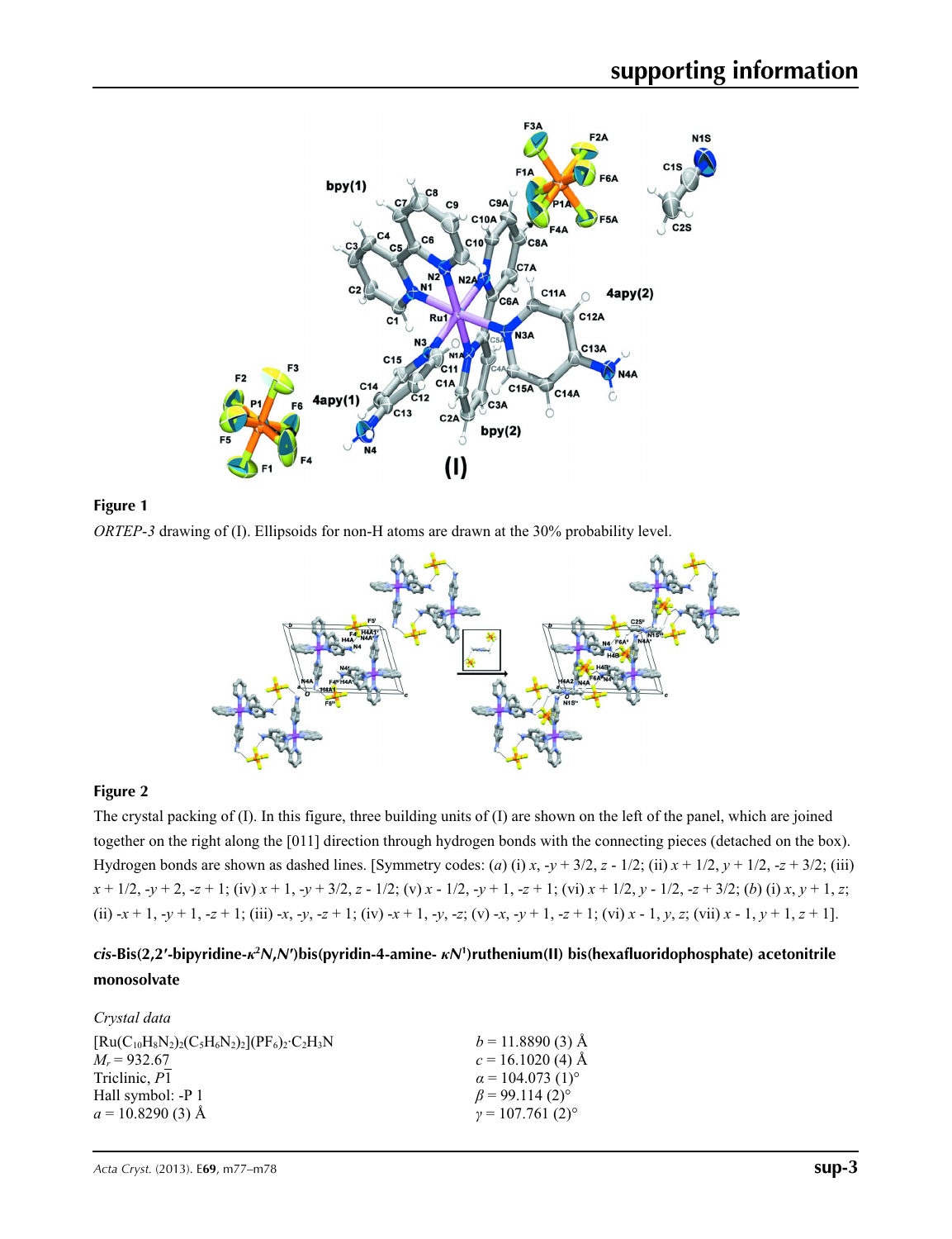$V = 1853.32(8)$  Å<sup>3</sup> *Z* = 2  $F(000) = 936$  $D_x = 1.671$  Mg m<sup>-3</sup> Mo *Kα* radiation, *λ* = 0.71073 Å Cell parameters from 14506 reflections

*Data collection*

| Nonius KappaCCD                                     | 7906 independent reflections                                            |
|-----------------------------------------------------|-------------------------------------------------------------------------|
| diffractometer                                      | 6142 reflections with $I > 2\sigma(I)$                                  |
| CCD scans                                           | $R_{\text{int}} = 0.033$                                                |
| Absorption correction: multi-scan                   | $\theta_{\text{max}} = 27.2^{\circ}, \theta_{\text{min}} = 2.9^{\circ}$ |
| (Blessing, 1995)                                    | $h = -13 \rightarrow 12$                                                |
| $T_{\text{min}} = 0.935$ , $T_{\text{max}} = 0.950$ | $k = -14 \rightarrow 14$                                                |
| 14506 measured reflections                          | $l = -20 \rightarrow 20$                                                |
| Refinement                                          |                                                                         |

Refinement on *F*<sup>2</sup> Least-squares matrix: full *R*[ $F^2 > 2\sigma(F^2)$ ] = 0.053  $wR(F^2) = 0.148$  $S = 1.06$ 7906 reflections 506 parameters 0 restraints H-atom parameters constrained  $w = 1/[\sigma^2 (F_o^2) + (0.081P)^2 + 1.5061P]$ where  $P = (F_o^2 + 2F_c^2)/3$  $(\Delta/\sigma)_{\text{max}}$  < 0.001 Δ*ρ*max = 0.90 e Å−3 Δ*ρ*min = −0.58 e Å−3

 $\theta$  = 2.9–27.2°  $\mu$  = 0.61 mm<sup>-1</sup>  $T = 298 \text{ K}$ Prism, red

 $0.21 \times 0.11 \times 0.09$  mm

*Fractional atomic coordinates and isotropic or equivalent isotropic displacement parameters (Å<sup>2</sup>)* 

|                               | $\boldsymbol{x}$ | $\mathcal{Y}$ | $\boldsymbol{Z}$ | $U_{\rm iso}$ */ $U_{\rm eq}$ |
|-------------------------------|------------------|---------------|------------------|-------------------------------|
| Ru                            | 0.31099(3)       | 0.67417(3)    | 0.268302(19)     | 0.03972(12)                   |
| N1                            | 0.3873(3)        | 0.8658(3)     | 0.3076(2)        | 0.0457(7)                     |
| N2                            | 0.4801(3)        | 0.7109(3)     | 0.3647(2)        | 0.0473(7)                     |
| N2A                           | 0.4008(3)        | 0.6761(3)     | 0.1657(2)        | 0.0444(7)                     |
| N1A                           | 0.1542(3)        | 0.6540(3)     | 0.1681(2)        | 0.0428(7)                     |
| N <sub>3</sub>                | 0.2084(3)        | 0.6776(3)     | 0.3689(2)        | 0.0427(7)                     |
| N <sub>4</sub>                | 0.0286(5)        | 0.6996(5)     | 0.5798(3)        | 0.0827(13)                    |
| H4A                           | $-0.0134$        | 0.7501        | 0.5909           | $0.099*$                      |
| H4B                           | 0.0333           | 0.6524        | 0.6122           | $0.099*$                      |
| N3A                           | 0.2449(3)        | 0.4776(3)     | 0.2282(2)        | 0.0420(7)                     |
| N4A                           | 0.0979(5)        | 0.0921(4)     | 0.1192(3)        | 0.0834(14)                    |
| H <sub>4</sub> A <sub>1</sub> | 0.017            | 0.049         | 0.1171           | $0.1*$                        |
| H <sub>4</sub> A <sub>2</sub> | 0.1488           | 0.0558        | 0.098            | $0.1*$                        |
| C1                            | 0.3343(5)        | 0.9383(4)     | 0.2738(3)        | 0.0588(11)                    |
| H1                            | 0.2531           | 0.9009        | 0.2312           | $0.071*$                      |
| C <sub>2</sub>                | 0.3946(6)        | 1.0650(4)     | 0.2994(4)        | 0.0705(13)                    |
| H2                            | 0.3546           | 1.1124        | 0.2748           | $0.085*$                      |
| C <sub>3</sub>                | 0.5142(6)        | 1.1206(5)     | 0.3616(4)        | 0.0785(15)                    |
| H3                            | 0.558            | 1.2063        | 0.3791           | $0.094*$                      |
| C <sub>4</sub>                | 0.5690(5)        | 1.0480(5)     | 0.3980(4)        | 0.0727(14)                    |
| H <sub>4</sub>                | 0.6494           | 1.0846        | 0.4415           | $0.087*$                      |
| C <sub>5</sub>                | 0.5051(4)        | 0.9214(4)     | 0.3701(3)        | 0.0510(10)                    |
| C6                            | 0.5564(4)        | 0.8353(4)     | 0.4037(3)        | 0.0526(10)                    |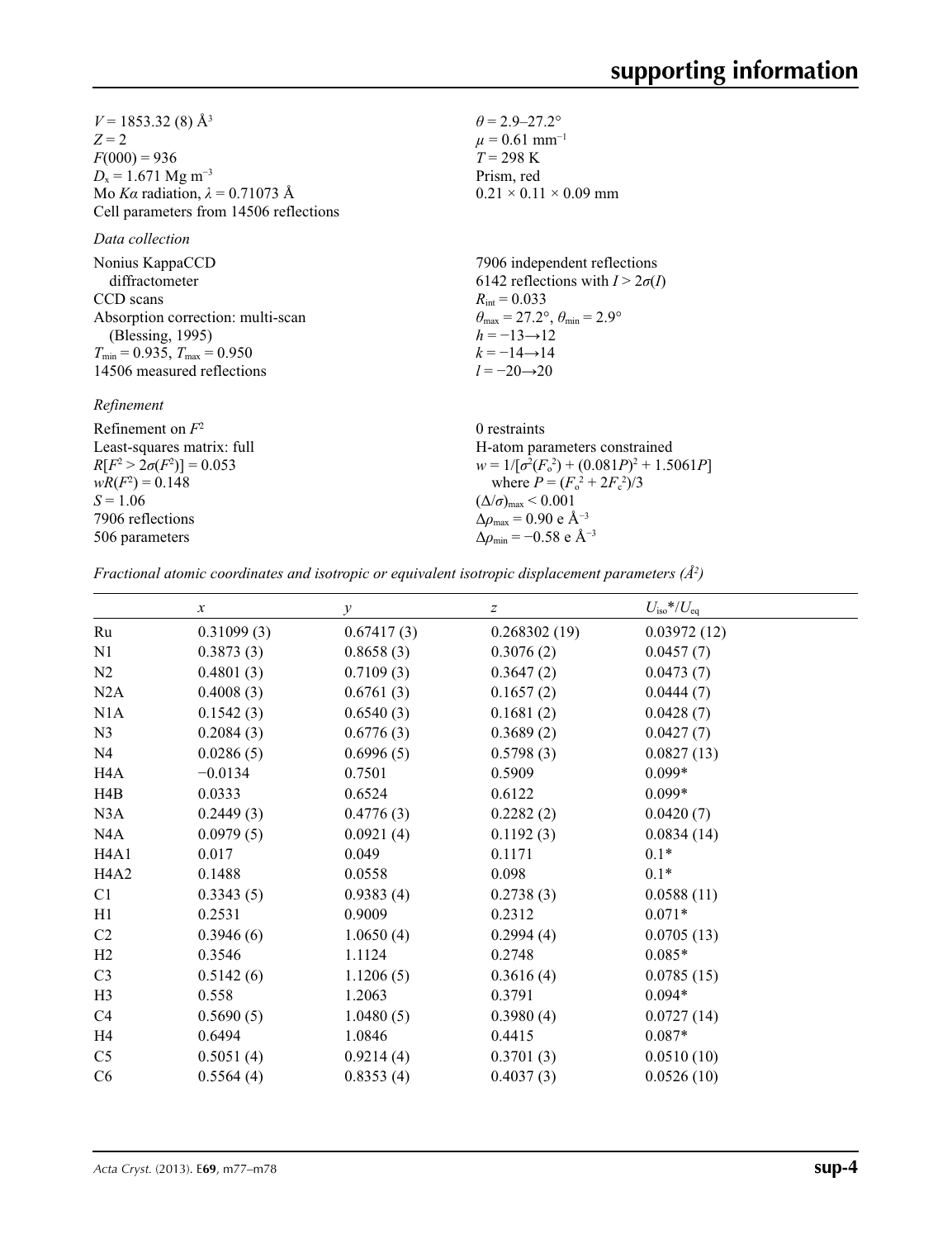| C7                            | 0.6732(5)    | 0.8742(5)   | 0.4703(3)  | 0.0750(14)             |
|-------------------------------|--------------|-------------|------------|------------------------|
| H7                            | 0.7231       | 0.9584      | 0.4966     | $0.09*$                |
| C8                            | 0.7141(5)    | 0.7874(6)   | 0.4966(4)  | 0.0846(17)             |
| H <sub>8</sub>                | 0.7926       | 0.8119      | 0.5404     | $0.102*$               |
| C9                            | 0.6390(6)    | 0.6658(6)   | 0.4582(4)  | 0.0856(18)             |
| H9                            | 0.6647       | 0.6058      | 0.476      | $0.103*$               |
| C10                           | 0.5253(5)    | 0.6317(5)   | 0.3930(3)  | 0.0693(13)             |
| H10                           | 0.4763       | 0.5473      | 0.3668     | $0.083*$               |
| C10A                          | 0.5286(4)    | 0.6843(4)   | 0.1691(3)  | 0.0577(11)             |
| H10A                          | 0.5829       | 0.6892      | 0.2217     | $0.069*$               |
| C <sub>9</sub> A              | 0.5807(5)    | 0.6855(5)   | 0.0966(4)  | 0.0733(14)             |
| H9A                           | 0.6694       | 0.6921      | 0.1008     | $0.088*$               |
| C8A                           | 0.5032(6)    | 0.6772(6)   | 0.0192(4)  | 0.0804(15)             |
| H <sub>8</sub> A              | 0.537        | 0.6753      | $-0.0305$  | $0.097*$               |
| C7A                           | 0.3718(5)    | 0.6716(5)   | 0.0148(3)  | 0.0713(14)             |
| H7A                           | 0.3175       | 0.6678      | $-0.0374$  | $0.086*$               |
| C <sub>6</sub> A              | 0.3240(4)    | 0.6716(4)   | 0.0888(3)  | 0.0497(9)              |
| C5A                           | 0.1874(4)    | 0.6646(4)   | 0.0911(3)  | 0.0475(9)              |
| C <sub>4</sub> A              | 0.0962(5)    | 0.6651(5)   | 0.0210(3)  | 0.0609(11)             |
| H <sub>4</sub> A <sub>3</sub> | 0.1212       | 0.6742      | $-0.0303$  | $0.073*$               |
| C3A                           | $-0.0327(5)$ | 0.6521(5)   | 0.0278(3)  | 0.0712(14)             |
| H <sub>3</sub> A              | $-0.0948$    | 0.6544      | $-0.0182$  | $0.085*$               |
| C2A                           |              |             |            |                        |
|                               | $-0.0675(4)$ | 0.6356(5)   | 0.1033(3)  | 0.0635(12)<br>$0.076*$ |
| H2A                           | $-0.1548$    | 0.6228      | 0.1082     |                        |
| C1A                           | 0.0277(4)    | 0.6383(4)   | 0.1717(3)  | 0.0506(9)              |
| H1A                           | 0.0031       | 0.6288      | 0.223      | $0.061*$               |
| C11                           | 0.2122(5)    | 0.6049(4)   | 0.4215(3)  | 0.0607(11)             |
| H11                           | 0.2557       | 0.5487      | 0.4094     | $0.073*$               |
| C12                           | 0.1551(5)    | 0.6104(5)   | 0.4914(3)  | 0.0642(12)             |
| H12                           | 0.1604       | 0.559       | 0.5261     | $0.077*$               |
| C13                           | 0.0881(4)    | 0.6942(4)   | 0.5106(3)  | 0.0564(10)             |
| C14                           | 0.0837(4)    | 0.7662(4)   | 0.4576(3)  | 0.0595(11)             |
| H14                           | 0.04         | 0.8226      | 0.4677     | $0.071*$               |
| C15                           | 0.1447(4)    | 0.7554(4)   | 0.3884(3)  | 0.0558(10)             |
| H15                           | 0.1406       | 0.8063      | 0.3532     | $0.067*$               |
| C11A                          | 0.3199(4)    | 0.4140(4)   | 0.1952(3)  | 0.0501(9)              |
| H <sub>11</sub> A             | 0.4075       | 0.4593      | 0.1968     | $0.06*$                |
| C12A                          | 0.2760(4)    | 0.2877(4)   | 0.1598(3)  | 0.0533(10)             |
| H12A                          | 0.3332       | 0.2497      | 0.1387     | $0.064*$               |
| C13A                          | 0.1447(4)    | 0.2160(4)   | 0.1555(3)  | 0.0544(10)             |
| C14A                          | 0.0678(4)    | 0.2799(4)   | 0.1908(3)  | 0.0558(10)             |
| H <sub>14</sub> A             | $-0.0194$    | 0.2362      | 0.1912     | $0.067*$               |
| C15A                          | 0.1186(4)    | 0.4061(4)   | 0.2248(3)  | 0.0485(9)              |
| H15A                          | 0.0634       | 0.4457      | 0.247      | $0.058*$               |
| P <sub>1</sub>                | 0.07844(14)  | 0.04876(12) | 0.70888(9) | 0.0660(3)              |
| P <sub>1</sub> A              | 0.71818(12)  | 0.40171(12) | 0.25261(9) | 0.0604(3)              |
| F1                            | $-0.0516(5)$ | 0.0689(5)   | 0.7229(5)  | 0.158(2)               |
| F <sub>2</sub>                | 0.1439(5)    | 0.1892(3)   | 0.7154(3)  | 0.1230(15)             |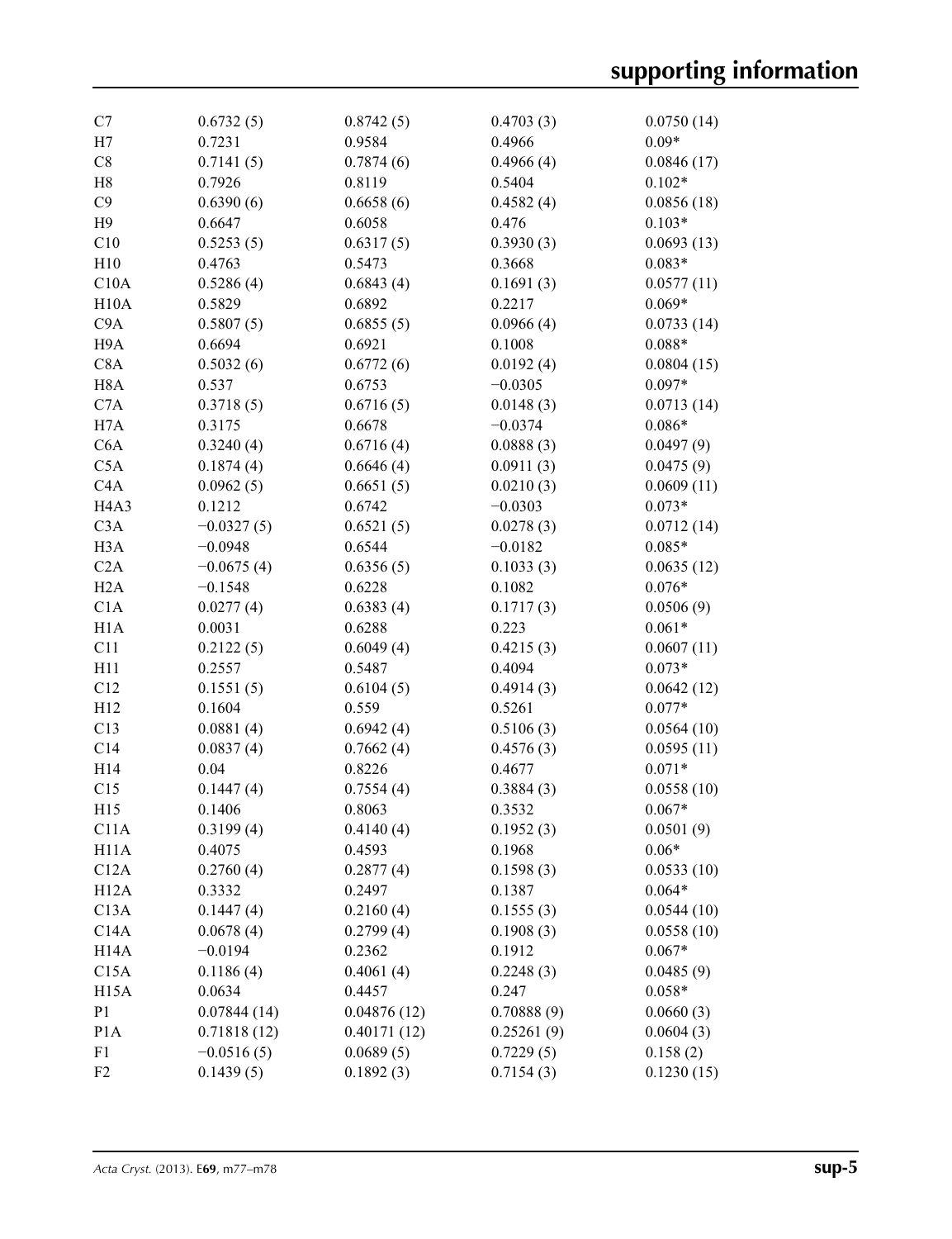| F <sub>3</sub>   | 0.2117(6)  | 0.0324(7)    | 0.6988(4)    | 0.172(3)   |  |
|------------------|------------|--------------|--------------|------------|--|
| F4               | 0.0089(7)  | $-0.0907(4)$ | 0.7029(3)    | 0.160(2)   |  |
| F <sub>5</sub>   | 0.1258(5)  | 0.0774(5)    | 0.8116(3)    | 0.1387(18) |  |
| F6               | 0.0318(6)  | 0.0146(5)    | 0.6062(3)    | 0.148(2)   |  |
| F <sub>6</sub> A | 0.7482(4)  | 0.2948(4)    | 0.2846(3)    | 0.1114(12) |  |
| F4A              | 0.6327(5)  | 0.4106(5)    | 0.3225(3)    | 0.1294(15) |  |
| F1A              | 0.6852(5)  | 0.5050(4)    | 0.2214(4)    | 0.1450(19) |  |
| F2A              | 0.8037(3)  | 0.3839(5)    | 0.1829(2)    | 0.1177(15) |  |
| F5A              | 0.5890(3)  | 0.3042(4)    | 0.1804(2)    | 0.1011(11) |  |
| F3A              | 0.8512(4)  | 0.4961(4)    | 0.3229(3)    | 0.1229(15) |  |
| C2S              | 0.6126(9)  | 0.0190(7)    | 0.1288(5)    | 0.112(2)   |  |
| H3S              | 0.5892     | $-0.0603$    | 0.1389       | $0.168*$   |  |
| H2S              | 0.5333     | 0.0381       | 0.1152       | $0.168*$   |  |
| H1S              | 0.6742     | 0.0818       | 0.181        | $0.168*$   |  |
| C1S              | 0.6767(9)  | 0.0151(7)    | 0.0534(8)    | 0.124(3)   |  |
| N <sub>1</sub> S | 0.7190(10) | 0.0059(9)    | $-0.0082(8)$ | 0.189(5)   |  |
|                  |            |              |              |            |  |

*Atomic displacement parameters (Å2 )*

|                | $U^{11}$    | $U^{22}$    | $U^{33}$    | $U^{12}$    | $U^{13}$    | $U^{23}$    |
|----------------|-------------|-------------|-------------|-------------|-------------|-------------|
| Ru             | 0.03023(16) | 0.03983(18) | 0.04288(19) | 0.01056(12) | 0.00455(11) | 0.00750(12) |
| N <sub>1</sub> | 0.0382(16)  | 0.0436(17)  | 0.0499(18)  | 0.0110(14)  | 0.0133(14)  | 0.0083(14)  |
| N2             | 0.0422(17)  | 0.0511(19)  | 0.0462(18)  | 0.0193(15)  | 0.0089(14)  | 0.0085(15)  |
| N2A            | 0.0359(16)  | 0.0404(16)  | 0.0518(18)  | 0.0096(13)  | 0.0121(14)  | 0.0099(14)  |
| N1A            | 0.0353(15)  | 0.0386(16)  | 0.0456(17)  | 0.0104(13)  | 0.0058(13)  | 0.0038(13)  |
| N <sub>3</sub> | 0.0407(16)  | 0.0438(17)  | 0.0430(17)  | 0.0165(14)  | 0.0083(13)  | 0.0117(13)  |
| N <sub>4</sub> | 0.097(3)    | 0.095(3)    | 0.070(3)    | 0.043(3)    | 0.039(3)    | 0.029(2)    |
| N3A            | 0.0344(15)  | 0.0393(16)  | 0.0504(18)  | 0.0122(13)  | 0.0104(13)  | 0.0118(13)  |
| N4A            | 0.080(3)    | 0.043(2)    | 0.116(4)    | 0.010(2)    | 0.043(3)    | 0.010(2)    |
| C1             | 0.057(3)    | 0.052(2)    | 0.066(3)    | 0.017(2)    | 0.014(2)    | 0.019(2)    |
| C2             | 0.088(4)    | 0.047(3)    | 0.079(3)    | 0.021(2)    | 0.028(3)    | 0.023(2)    |
| C <sub>3</sub> | 0.080(4)    | 0.045(3)    | 0.093(4)    | 0.001(2)    | 0.025(3)    | 0.014(3)    |
| C4             | 0.051(3)    | 0.060(3)    | 0.078(3)    | $-0.002(2)$ | 0.009(2)    | 0.003(2)    |
| C <sub>5</sub> | 0.0359(19)  | 0.054(2)    | 0.050(2)    | 0.0053(17)  | 0.0118(16)  | 0.0071(18)  |
| C6             | 0.0354(19)  | 0.062(3)    | 0.046(2)    | 0.0087(18)  | 0.0082(16)  | 0.0034(19)  |
| C7             | 0.044(2)    | 0.085(4)    | 0.066(3)    | 0.009(2)    | $-0.004(2)$ | 0.001(3)    |
| C8             | 0.057(3)    | 0.105(5)    | 0.069(3)    | 0.035(3)    | $-0.016(2)$ | 0.000(3)    |
| C9             | 0.079(4)    | 0.105(5)    | 0.075(3)    | 0.059(4)    | $-0.006(3)$ | 0.014(3)    |
| C10            | 0.064(3)    | 0.073(3)    | 0.065(3)    | 0.036(3)    | $-0.004(2)$ | 0.010(2)    |
| C10A           | 0.039(2)    | 0.062(3)    | 0.067(3)    | 0.0166(19)  | 0.0152(19)  | 0.012(2)    |
| C9A            | 0.050(3)    | 0.085(4)    | 0.092(4)    | 0.027(2)    | 0.033(3)    | 0.024(3)    |
| C8A            | 0.072(3)    | 0.104(4)    | 0.070(3)    | 0.032(3)    | 0.035(3)    | 0.024(3)    |
| C7A            | 0.060(3)    | 0.092(4)    | 0.054(3)    | 0.017(3)    | 0.020(2)    | 0.018(2)    |
| C6A            | 0.041(2)    | 0.051(2)    | 0.048(2)    | 0.0099(17)  | 0.0080(17)  | 0.0097(18)  |
| C5A            | 0.042(2)    | 0.048(2)    | 0.045(2)    | 0.0130(17)  | 0.0066(16)  | 0.0086(17)  |
| C4A            | 0.055(3)    | 0.072(3)    | 0.050(2)    | 0.019(2)    | 0.0047(19)  | 0.020(2)    |
| C3A            | 0.059(3)    | 0.090(4)    | 0.060(3)    | 0.034(3)    | $-0.007(2)$ | 0.018(3)    |
| C2A            | 0.041(2)    | 0.075(3)    | 0.066(3)    | 0.027(2)    | 0.001(2)    | 0.008(2)    |
|                |             |             |             |             |             |             |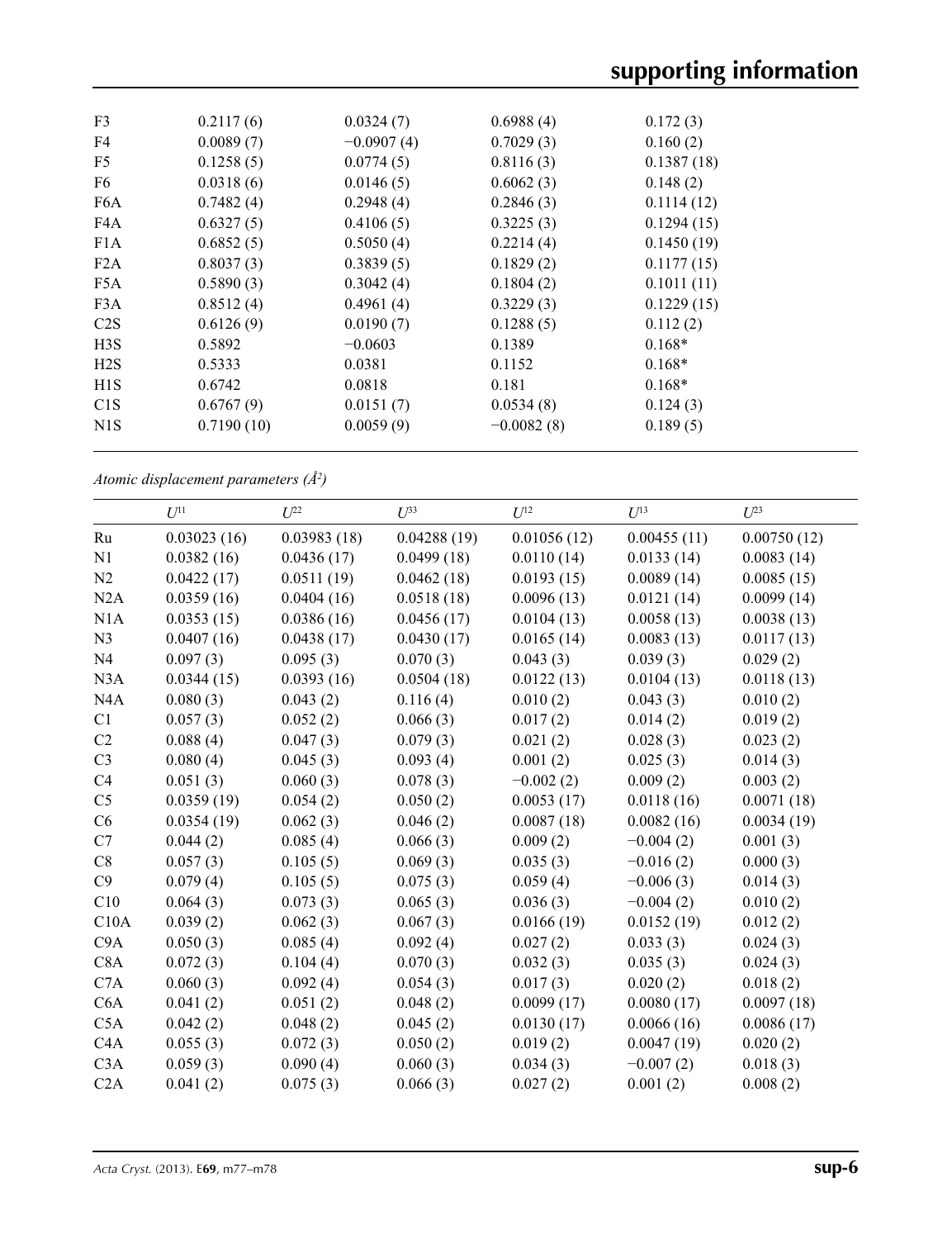# **supporting information**

| C1A              | 0.037(2)   | 0.055(2)  | 0.055(2)  | 0.0171(17)  | 0.0059(17)  | 0.0096(19) |
|------------------|------------|-----------|-----------|-------------|-------------|------------|
| C11              | 0.069(3)   | 0.064(3)  | 0.050(2)  | 0.028(2)    | 0.012(2)    | 0.015(2)   |
| C12              | 0.074(3)   | 0.065(3)  | 0.052(3)  | 0.024(2)    | 0.012(2)    | 0.020(2)   |
| C13              | 0.055(2)   | 0.056(2)  | 0.048(2)  | 0.015(2)    | 0.0139(19)  | 0.0045(19) |
| C14              | 0.055(3)   | 0.055(3)  | 0.061(3)  | 0.022(2)    | 0.007(2)    | 0.006(2)   |
| C15              | 0.052(2)   | 0.055(2)  | 0.055(2)  | 0.019(2)    | 0.0071(19)  | 0.0100(19) |
| C11A             | 0.0355(19) | 0.052(2)  | 0.062(2)  | 0.0144(17)  | 0.0129(17)  | 0.0172(19) |
| C12A             | 0.049(2)   | 0.048(2)  | 0.065(3)  | 0.0211(19)  | 0.020(2)    | 0.0151(19) |
| C13A             | 0.055(2)   | 0.047(2)  | 0.058(2)  | 0.0147(19)  | 0.0173(19)  | 0.0139(19) |
| C14A             | 0.042(2)   | 0.053(2)  | 0.064(3)  | 0.0072(18)  | 0.0164(19)  | 0.013(2)   |
| C15A             | 0.039(2)   | 0.051(2)  | 0.056(2)  | 0.0157(17)  | 0.0149(17)  | 0.0159(18) |
| P <sub>1</sub>   | 0.0642(8)  | 0.0582(7) | 0.0740(8) | 0.0224(6)   | 0.0170(6)   | 0.0175(6)  |
| P <sub>1</sub> A | 0.0514(6)  | 0.0643(7) | 0.0654(7) | 0.0217(6)   | 0.0145(5)   | 0.0186(6)  |
| F1               | 0.099(3)   | 0.173(5)  | 0.260(7)  | 0.081(3)    | 0.076(4)    | 0.105(5)   |
| F2               | 0.141(4)   | 0.070(2)  | 0.132(3)  | 0.005(2)    | 0.034(3)    | 0.027(2)   |
| F <sub>3</sub>   | 0.157(4)   | 0.269(7)  | 0.213(6)  | 0.147(5)    | 0.121(4)    | 0.149(5)   |
| F4               | 0.271(7)   | 0.063(2)  | 0.164(4)  | 0.047(3)    | 0.119(5)    | 0.042(2)   |
| F <sub>5</sub>   | 0.119(3)   | 0.183(5)  | 0.088(3)  | 0.015(3)    | 0.015(2)    | 0.054(3)   |
| F <sub>6</sub>   | 0.181(5)   | 0.123(4)  | 0.082(3)  | $-0.003(3)$ | 0.002(3)    | 0.021(2)   |
| F <sub>6</sub> A | 0.124(3)   | 0.105(3)  | 0.116(3)  | 0.056(2)    | 0.015(2)    | 0.044(2)   |
| F4A              | 0.151(4)   | 0.158(4)  | 0.112(3)  | 0.080(3)    | 0.075(3)    | 0.042(3)   |
| F1A              | 0.171(5)   | 0.104(3)  | 0.177(5)  | 0.064(3)    | 0.015(4)    | 0.074(3)   |
| F2A              | 0.0598(19) | 0.208(5)  | 0.081(2)  | 0.044(2)    | 0.0248(17)  | 0.038(3)   |
| F <sub>5</sub> A | 0.0564(18) | 0.117(3)  | 0.102(3)  | 0.0137(18)  | 0.0072(17)  | 0.016(2)   |
| F <sub>3</sub> A | 0.107(3)   | 0.113(3)  | 0.086(2)  | $-0.016(2)$ | $-0.014(2)$ | 0.017(2)   |
| C2S              | 0.136(7)   | 0.096(5)  | 0.105(5)  | 0.060(5)    | 0.026(5)    | 0.012(4)   |
| C1S              | 0.100(6)   | 0.089(5)  | 0.161(9)  | 0.049(5)    | $-0.011(5)$ | 0.007(5)   |
| N1S              | 0.179(9)   | 0.139(7)  | 0.257(12) | 0.057(6)    | 0.133(9)    | 0.027(7)   |
|                  |            |           |           |             |             |            |

*Geometric parameters (Å, º)*

| $Ru$ — $N2A$ | 2.047(3) | $C8A - H8A$  | 0.93     |
|--------------|----------|--------------|----------|
| $Ru$ — $N2$  | 2.059(3) | $C7A - C6A$  | 1.372(6) |
| $Ru$ — $N1A$ | 2.058(3) | $C7A - H7A$  | 0.93     |
| $Ru$ — $N1$  | 2.063(3) | $C6A - C5A$  | 1.463(5) |
| $Ru$ — $N3$  | 2.104(3) | $C5A - C4A$  | 1.380(6) |
| $Ru$ —N3A    | 2.119(3) | $C4A - C3A$  | 1.381(7) |
| $N1 - C1$    | 1.341(5) | $CAA - H4A3$ | 0.93     |
| $N1 - C5$    | 1.354(5) | $C3A - C2A$  | 1.370(7) |
| $N2 - C10$   | 1.324(6) | $C3A - H3A$  | 0.93     |
| $N2-C6$      | 1.379(5) | $C2A - C1A$  | 1.371(6) |
| $N2A - C10A$ | 1.349(5) | $C2A - H2A$  | 0.93     |
| $N2A - C6A$  | 1.358(5) | $C1A - H1A$  | 0.93     |
| $NIA - C1A$  | 1.338(5) | $C11 - C12$  | 1.365(7) |
| $NIA-C5A$    | 1.369(5) | $C11 - H11$  | 0.93     |
| $N3 - C15$   | 1.321(5) | $C12 - C13$  | 1.406(7) |
| $N3$ —C11    | 1.353(6) | $C12 - H12$  | 0.93     |
| $N4 - C13$   | 1.372(6) | $C13 - C14$  | 1.353(7) |
|              |          |              |          |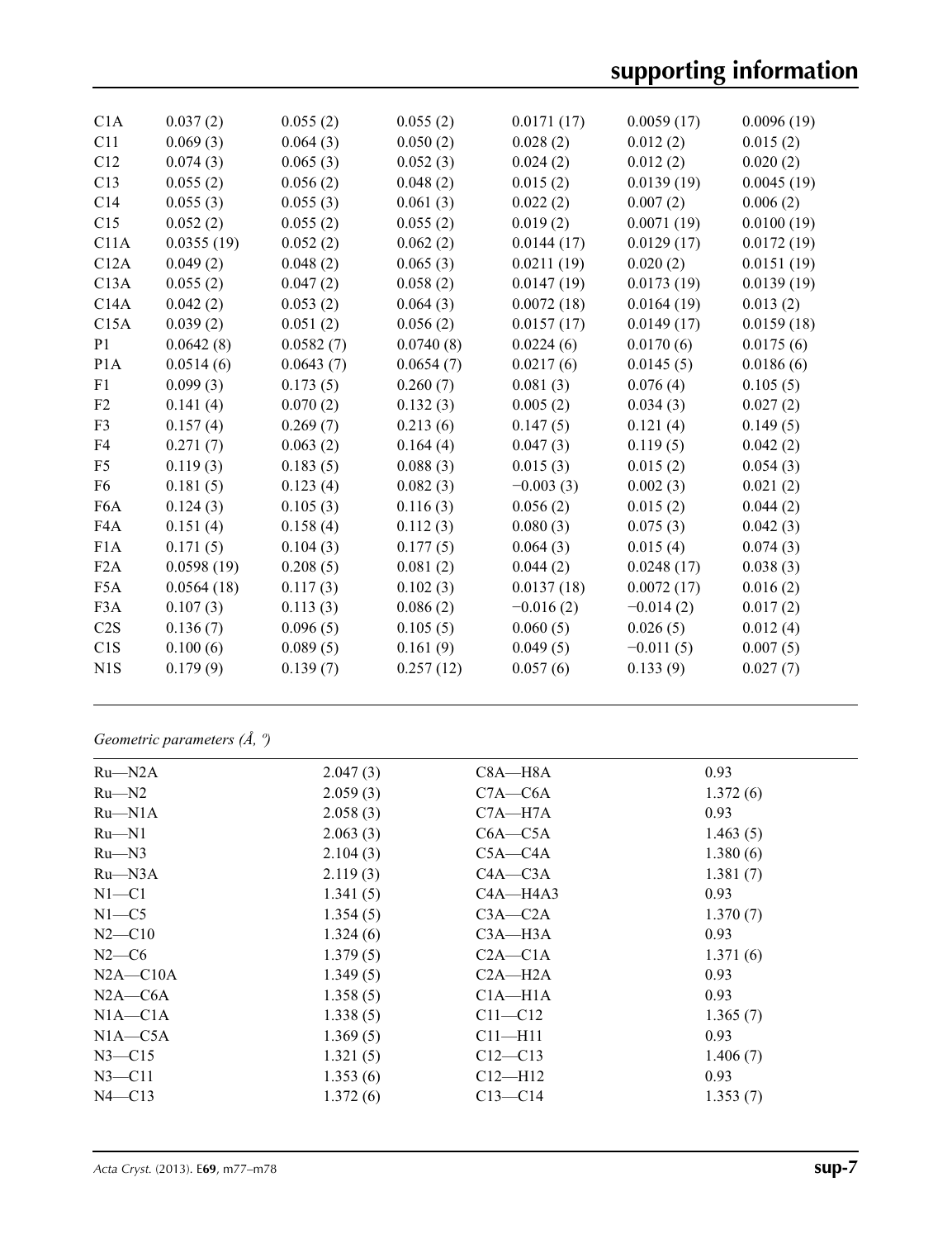| N4—H4A           | 0.86       | $C14 - C15$           | 1.382(6)  |
|------------------|------------|-----------------------|-----------|
| $N4 - H4B$       | 0.86       | $C14 - H14$           | 0.93      |
| $N3A - C11A$     | 1.352(5)   | $C15 - H15$           | 0.93      |
| $N3A - C15A$     | 1.357(5)   | $C11A - C12A$         | 1.367(6)  |
| $NAA - C13A$     | 1.342(6)   | $C11A - H11A$         | 0.93      |
| N4A-H4A1         | 0.86       | $C12A - C13A$         | 1.398(6)  |
| N4A-H4A2         | 0.86       | $C12A - H12A$         | 0.93      |
| $C1 - C2$        | 1.371(6)   | $C13A - C14A$         | 1.386(6)  |
| $Cl - H1$        | 0.93       | $C14A - C15A$         | 1.362(6)  |
| $C2-C3$          | 1.365(8)   | $C14A - H14A$         | 0.93      |
| $C2-H2$          | 0.93       | $C15A - H15A$         | 0.93      |
| $C3-C4$          | 1.374(8)   | $P1 - F1$             | 1.540(4)  |
| $C3-H3$          | 0.93       | $P1 - F3$             | 1.542(5)  |
| $C4 - C5$        | 1.372(6)   | $P1 - F6$             | 1.561(4)  |
| $C4 - H4$        | 0.93       | $P1 - F5$             | 1.570(4)  |
| $C5-C6$          | 1.474(6)   | $P1 - F4$             | 1.570(4)  |
| $C6-C7$          | 1.391(6)   |                       |           |
|                  |            | $P1 - F2$             | 1.572(4)  |
| $C7-C8$          | 1.369(8)   | $P1A - F1A$           | 1.548(4)  |
| $C7 - H7$        | 0.93       | $P1A - F4A$           | 1.570(4)  |
| $C8-C9$          | 1.349(9)   | $P1A - F5A$           | 1.579(3)  |
| $C8 - H8$        | 0.93       | $P1A - F3A$           | 1.580(4)  |
| $C9 - C10$       | 1.364(7)   | $P1A - F2A$           | 1.581(4)  |
| $C9 - H9$        | 0.93       | $P1A - F6A$           | 1.582(4)  |
| $C10 - H10$      | 0.93       | $C2S - C1S$           | 1.489(13) |
| $C10A - C9A$     | 1.376(7)   | $C2S - H3S$           | 0.96      |
| $C10A - H10A$    | 0.93       | $C2S - H2S$           | 0.96      |
| $C9A - C8A$      | 1.350(8)   | $C2S - H1S$           | 0.96      |
| $C9A - H9A$      | 0.93       | $C1S - N1S$           | 1.152(13) |
| $C8A - C7A$      | 1.392(7)   |                       |           |
|                  |            |                       |           |
| $N2A - Ru - N2$  | 96.95(13)  | $C7A - C6A - C5A$     | 123.4(4)  |
| $N2A - Ru - N1A$ | 78.94 (12) | $N1A - C5A - C4A$     | 121.6(4)  |
| $N2 - Ru - N1A$  | 173.63(13) | $N1A-C5A-C6A$         | 114.8(3)  |
| $N2A - Ru - N1$  | 87.84 (12) | $C4A - C5A - C6A$     | 123.5(4)  |
| $N2 - Ru - N1$   | 79.24 (13) | $C5A - C4A - C3A$     | 119.4(4)  |
| $N1A - Ru - N1$  | 95.66 (12) | $C5A - C4A - H4A3$    | 120.3     |
| $N2A - Ru - N3$  | 175.56(12) | C3A-C4A-H4A3          | 120.3     |
| $N2 - Ru - N3$   | 86.83 (12) | $C2A - C3A - C4A$     | 118.9(4)  |
| $N1A - Ru - N3$  | 97.09 (12) | $C2A - C3A - H3A$     | 120.6     |
| $N1 - Ru - N3$   | 90.57(12)  | $CAA$ — $C3A$ —H $3A$ | 120.6     |
| $N2A - Ru - N3A$ | 90.07(12)  | $C3A - C2A - C1A$     | 119.3(4)  |
| $N2 - Ru - N3A$  | 98.16 (12) | $C3A - C2A - H2A$     | 120.3     |
| $N1A - Ru - N3A$ | 86.77 (12) | $C1A - C2A - H2A$     | 120.3     |
| $N1 - Ru - N3A$  | 176.43(11) | $NIA-C1A-C2A$         | 123.2(4)  |
| $N3$ —Ru—N $3A$  | 91.72 (12) | NIA—C1A—H1A           | 118.4     |
| $C1-M1-C5$       | 117.9(4)   | $C2A - C1A - H1A$     | 118.4     |
| $C1 - N1 - Ru$   | 126.0(3)   | $N3 - C11 - C12$      | 123.0(4)  |
| $C5 - N1 - Ru$   | 116.0(3)   | $N3 - C11 - H11$      | 118.5     |
|                  |            |                       |           |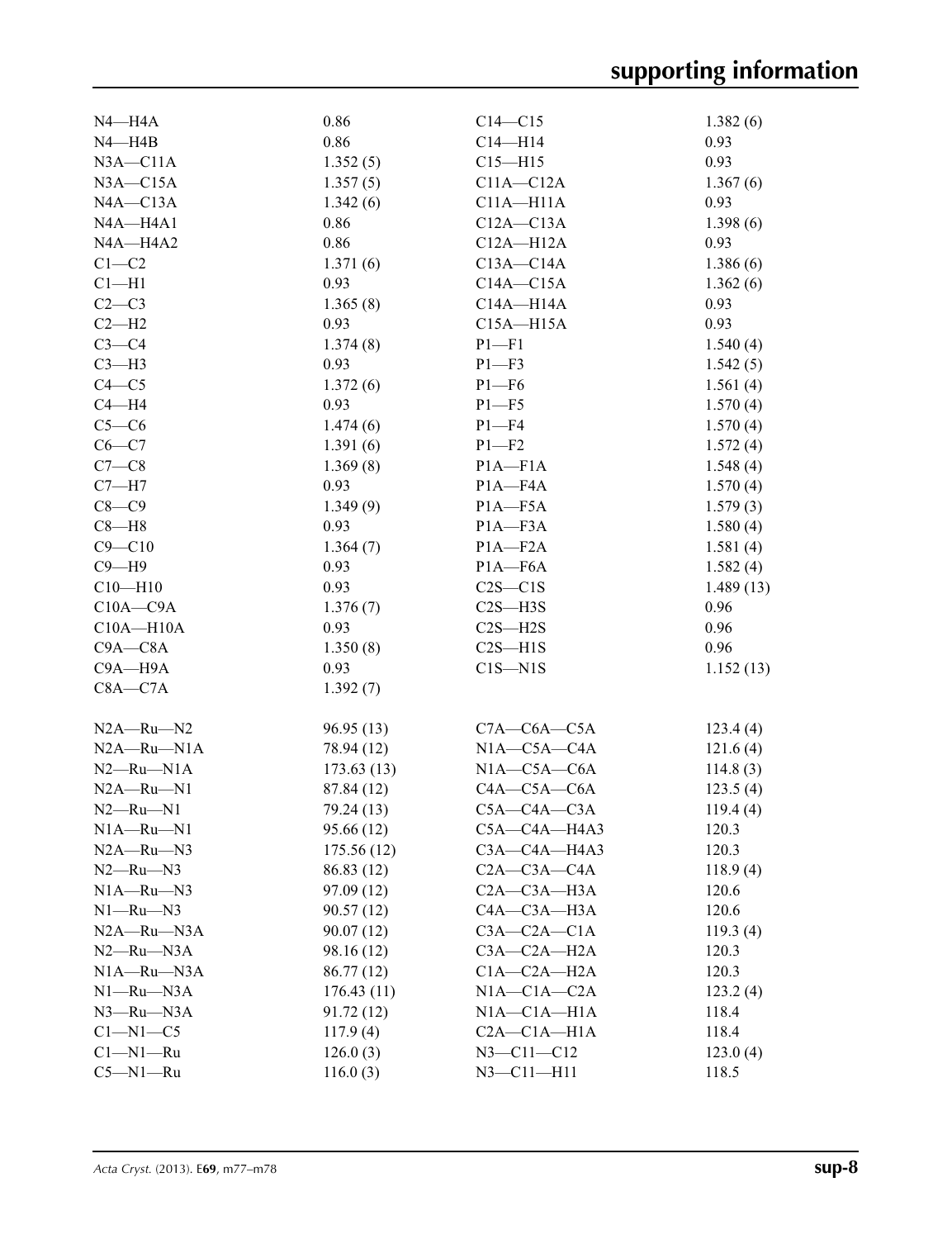| $C10 - N2 - C6$     | 116.5(4) | $C12 - C11 - H11$    | 118.5    |
|---------------------|----------|----------------------|----------|
| $C10 - N2 - Ru$     | 128.8(3) | $C11 - C12 - C13$    | 119.5(4) |
| $C6 - N2 - Ru$      | 114.7(3) | $C11 - C12 - H12$    | 120.2    |
| $C10A - N2A - C6A$  | 118.3(4) | $C13 - C12 - H12$    | 120.2    |
| $C10A - N2A - Ru$   | 125.7(3) | $C14 - C13 - N4$     | 122.4(5) |
| C6A-N2A-Ru          | 116.0(3) | $C14 - C13 - C12$    | 117.4(4) |
| $C1A - N1A - C5A$   | 117.4(3) | $N4 - C13 - C12$     | 120.2(5) |
| $C1A - N1A - Ru$    | 127.5(3) | $C13 - C14 - C15$    | 119.5(4) |
| $C5A - N1A - Ru$    | 114.9(2) | $C13 - C14 - H14$    | 120.3    |
| $C15 - N3 - C11$    | 116.2(4) | $C15 - C14 - H14$    | 120.3    |
| $C15 - N3 - Ru$     | 122.6(3) | $N3 - C15 - C14$     | 124.4(4) |
| $C11 - N3 - Ru$     | 121.0(3) | $N3 - C15 - H15$     | 117.8    |
| $C13 - N4 - H4A$    | 120      | $C14 - C15 - H15$    | 117.8    |
| $C13 - N4 - H4B$    | 120      | $N3A - C11A - C12A$  | 124.6(4) |
| HA—N4—H4B           | 120      | $N3A - C11A - H11A$  | 117.7    |
| $C11A - N3A - C15A$ | 114.8(3) | $C12A - C11A - H11A$ | 117.7    |
| $C11A - N3A - Ru$   | 122.7(3) | $C11A - C12A - C13A$ | 119.5(4) |
| $C15A - N3A - Ru$   | 122.1(3) | $C11A - C12A - H12A$ | 120.2    |
| $C13A - N4A - H4A1$ | 120      | $C13A - C12A - H12A$ | 120.2    |
| $C13A - N4A - H4A2$ | 120      | $NAA$ —C13A—C14A     | 122.8(4) |
| H4A1-N4A-H4A2       | 120      | $NAA$ —C13A—C12A     | 120.9(4) |
| $N1-C1-C2$          | 122.9(5) | $C14A - C13A - C12A$ | 116.4(4) |
| $N1-C1-H1$          | 118.5    | $C15A - C14A - C13A$ | 120.6(4) |
| $C2-C1-H1$          | 118.5    | $C15A - C14A - H14A$ | 119.7    |
| $C3-C2-C1$          | 118.9(5) | C13A-C14A-H14A       | 119.7    |
| $C3-C2-H2$          | 120.5    | $N3A$ —C15A—C14A     | 124.0(4) |
| $C1-C2-H2$          | 120.5    | $N3A$ —C15A—H15A     | 118      |
| $C2 - C3 - C4$      | 119.0(5) | $C14A - C15A - H15A$ | 118      |
| $C2-C3-H3$          | 120.5    | $F1-P1-F3$           | 177.6(4) |
| $C4-C3-H3$          | 120.5    | $F1-P1-F6$           | 93.1(4)  |
| $C5-C4-C3$          | 120.0(5) | $F3-P1-F6$           | 89.1(4)  |
| $C5-C4-H4$          | 120      | $F1-P1-F5$           | 88.2(3)  |
| $C3-C4-H4$          | 120      | $F3-P1-F5$           | 89.7(3)  |
| $N1-C5-C4$          | 121.2(4) | $F6 - P1 - F5$       | 177.5(3) |
| $N1-C5-C6$          | 114.5(3) | $F1-P1-F4$           | 88.0 (3) |
| $C4-C5-C6$          | 124.2(4) | $F3-P1-F4$           | 93.1(4)  |
| $N2-C6-C7$          | 121.2(4) | $F6 - P1 - F4$       | 90.4(3)  |
| $N2-C6-C5$          | 115.4(3) | $F5 - P1 - F4$       | 87.5(3)  |
| $C7-C6-C5$          | 123.4(4) | $F1-P1-F2$           | 90.2(3)  |
| $C8-C7-C6$          | 119.3(5) | $F3-P1-F2$           | 88.7(3)  |
| $C8-C7-H7$          | 120.3    | $F6 - P1 - F2$       | 89.7(2)  |
| $C6-C7-H7$          | 120.3    | $F5 - P1 - F2$       | 92.4(3)  |
| $C9 - C8 - C7$      | 119.2(5) | $F4 - P1 - F2$       | 178.2(3) |
| $C9 - C8 - H8$      | 120.4    | $F1A-P1A-FA$         | 91.9(3)  |
| $C7-C8-H8$          | 120.4    | $F1A-P1A-F5A$        | 88.0(3)  |
| $C8 - C9 - C10$     | 119.6(5) | FA—P1A—F5A           | 89.8(2)  |
| $C8-C9-H9$          | 120.2    | $F1A-P1A-F3A$        | 93.4(3)  |
| $C10-C9-H9$         | 120.2    | F4A-P1A-F3A          | 92.3(3)  |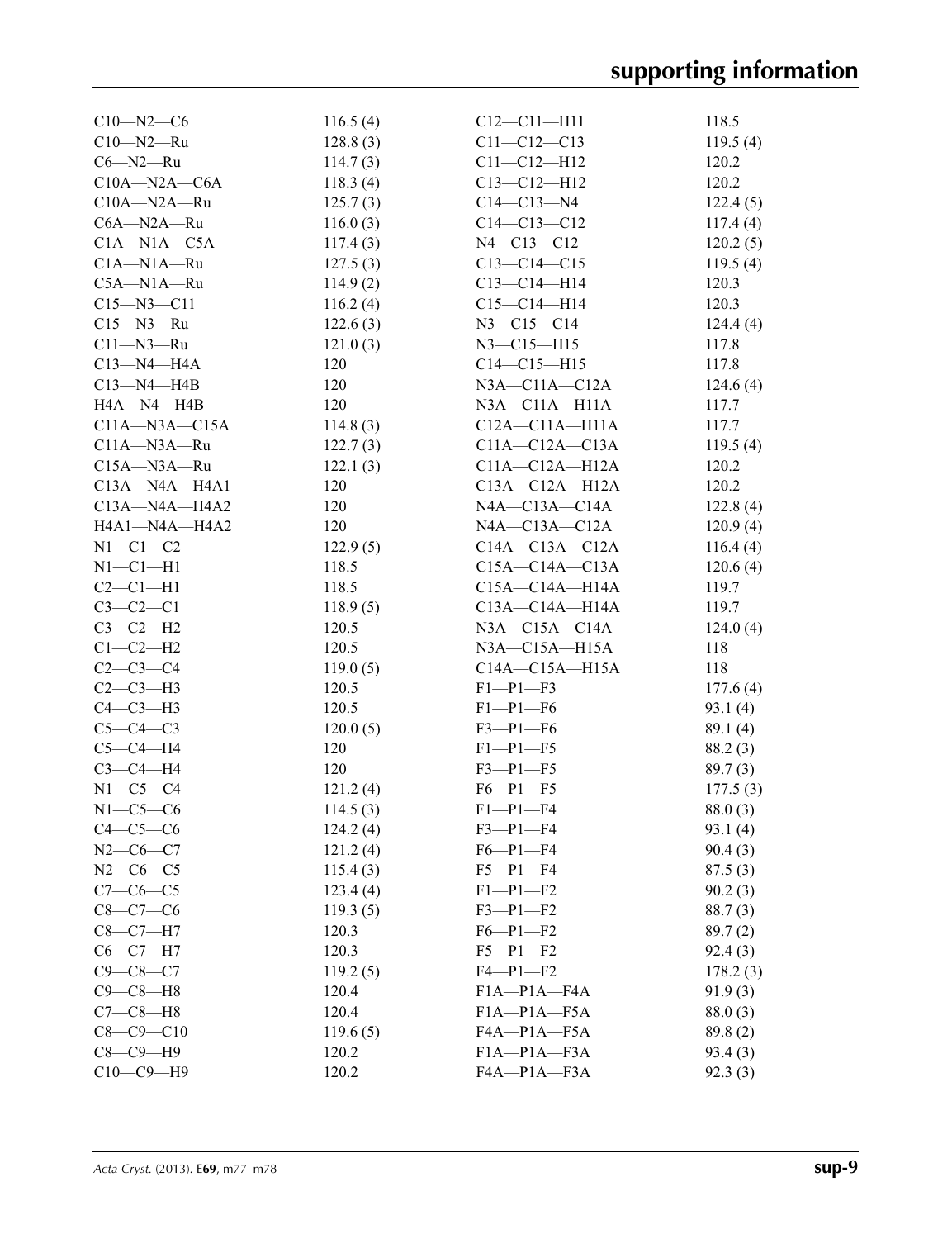| $N2 - C10 - C9$         | 124.2(5)    | $F5A - P1A - F3A$             | 177.5(3)    |
|-------------------------|-------------|-------------------------------|-------------|
| $N2 - C10 - H10$        | 117.9       | $F1A-P1A-F2A$                 | 91.8(3)     |
| $C9 - C10 - H10$        | 117.9       | FA—P1A—F2A                    | 176.1(3)    |
| $N2A - C10A - C9A$      | 121.7(4)    | $F5A - P1A - F2A$             | 89.1(2)     |
| $N2A - C10A - H10A$     | 119.2       | $F3A-P1A-F2A$                 | 88.7(2)     |
| $C9A - C10A - H10A$     | 119.2       | $F1A-P1A-F6A$                 | 178.6(3)    |
| $C8A - C9A - C10A$      | 120.1(5)    | FA—P1A—F6A                    | 87.1(3)     |
| C8A-C9A-H9A             | 120         | $F5A-P1A-F6A$                 | 91.1(2)     |
| $C10A - C9A - H9A$      | 120         | $F3A-P1A-F6A$                 | 87.6(2)     |
| $C9A - C8A - C7A$       | 119.2(5)    | $F2A-P1A-F6A$                 | 89.2(2)     |
| C9A-C8A-H8A             | 120.4       | $C1S-C2S-H3S$                 | 109.5       |
| $C7A - C8A - H8A$       | 120.4       | $C1S-C2S-H2S$                 | 109.5       |
| $C6A - C7A - C8A$       | 118.9(5)    | $H3S-C2S-H2S$                 | 109.5       |
| $C6A - C7A - H7A$       | 120.6       | $C1S-C2S-H1S$                 | 109.5       |
| $C8A - C7A - H7A$       | 120.6       | $H3S-C2S-H1S$                 | 109.5       |
| $N2A$ — $C6A$ — $C7A$   | 121.8(4)    | $H2S-C2S-H1S$                 | 109.5       |
| $N2A - C6A - C5A$       | 114.8(4)    | $N1S-C1S-C2S$                 | 175.7(10)   |
|                         |             |                               |             |
| $N2A - Ru - N1 - C1$    | 81.4(3)     | $Ru$ — $N2$ — $C6$ — $C7$     | 179.7(3)    |
| $N2 - Ru - N1 - C1$     | 178.9(4)    | $C10 - N2 - C6 - C5$          | 179.1(4)    |
| $N1A - Ru - N1 - C1$    | 2.8(3)      | $Ru$ —N2—C6—C5                | $-0.2(4)$   |
| $N3$ —Ru—N1—C1          | $-94.4(3)$  | $N1-C5-C6-N2$                 | 2.2(5)      |
| $N2A - Ru - N1 - C5$    | $-95.1(3)$  | $C4-C5-C6-N2$                 | $-177.4(4)$ |
| $N2$ —Ru—N1—C5          | 2.4(3)      | $N1-C5-C6-C7$                 | $-177.6(4)$ |
| $N1A - Ru - N1 - C5$    | $-173.7(3)$ | $C4 - C5 - C6 - C7$           | 2.7(7)      |
| $N3$ —Ru—N1—C5          | 89.1(3)     | $N2$ —C6—C7—C8                | 0.9(7)      |
| $N2A - Ru - N2 - C10$   | $-93.8(4)$  | $C5-C6-C7-C8$                 | $-179.3(5)$ |
| $N1 - Ru - N2 - C10$    | 179.7(4)    | $C6-C7-C8-C9$                 | $-0.9(9)$   |
| $N3 - Ru - N2 - C10$    | 88.5(4)     | $C7-C8-C9-C10$                | 1.0(10)     |
| $N3A - Ru - N2 - C10$   | $-2.7(4)$   | $C6 - N2 - C10 - C9$          | 1.3(7)      |
| $N2A - Ru - N2 - C6$    | 85.3(3)     | $Ru$ —N2—C10—C9               | $-179.6(4)$ |
| $N1 - Ru - N2 - C6$     | $-1.1(3)$   | $C8-C9-C10-N2$                | $-1.3(9)$   |
| $N3$ —Ru—N2—C6          | $-92.3(3)$  | $C6A - N2A - C10A - C9A$      | $-1.4(6)$   |
| $N3A - Ru - N2 - C6$    | 176.4(3)    | $Ru$ -N2A-C10A-C9A            | $-179.7(4)$ |
| $N2-Ru-N2A-C10A$        | 7.0(4)      | $N2A - C10A - C9A - C8A$      | $-0.6(8)$   |
| $N1A - Ru - N2A - C10A$ | $-177.9(4)$ | $C10A - C9A - C8A - C7A$      | 2.1(9)      |
| $N1 - Ru - N2A - C10A$  | 85.9(3)     | $C9A - C8A - C7A - C6A$       | $-1.5(9)$   |
| $N3A - Ru - N2A - C10A$ | $-91.2(3)$  | $C10A - N2A - C6A - C7A$      | 2.0(6)      |
| $N2-Ru-N2A-C6A$         | $-171.3(3)$ | $Ru$ —N2A—C6A—C7A             | $-179.6(4)$ |
| $N1A - Ru - N2A - C6A$  | 3.8(3)      | $C10A - N2A - C6A - C5A$      | $-179.2(4)$ |
| $N1 - Ru - N2A - C6A$   | $-92.4(3)$  | $Ru$ —N2A—C6A—C5A             | $-0.7(4)$   |
| $N3A - Ru - N2A - C6A$  | 90.5(3)     | $C8A - C7A - C6A - N2A$       | $-0.5(8)$   |
| $N2A - Ru - N1A - C1A$  | 177.3(3)    | $C8A - C7A - C6A - C5A$       | $-179.3(5)$ |
| $N1 - Ru - N1A - C1A$   | $-96.0(3)$  | $C1A - N1A - C5A - C4A$       | 3.0(6)      |
| $N3$ —Ru—N1A—C1A        | $-4.7(3)$   | $Ru-M1A-C5A-C4A$              | $-173.7(3)$ |
| $N3A - Ru - N1A - C1A$  | 86.6(3)     | $C1A - N1A - C5A - C6A$       | $-175.4(4)$ |
| $N2A - Ru - N1A - C5A$  | $-6.4(3)$   | $Ru$ —N1A—C5A—C6A             | 7.9(4)      |
| $N1 - Ru - N1A - C5A$   | 80.3(3)     | $N2A$ — $C6A$ — $C5A$ — $N1A$ | $-4.7(5)$   |
|                         |             |                               |             |